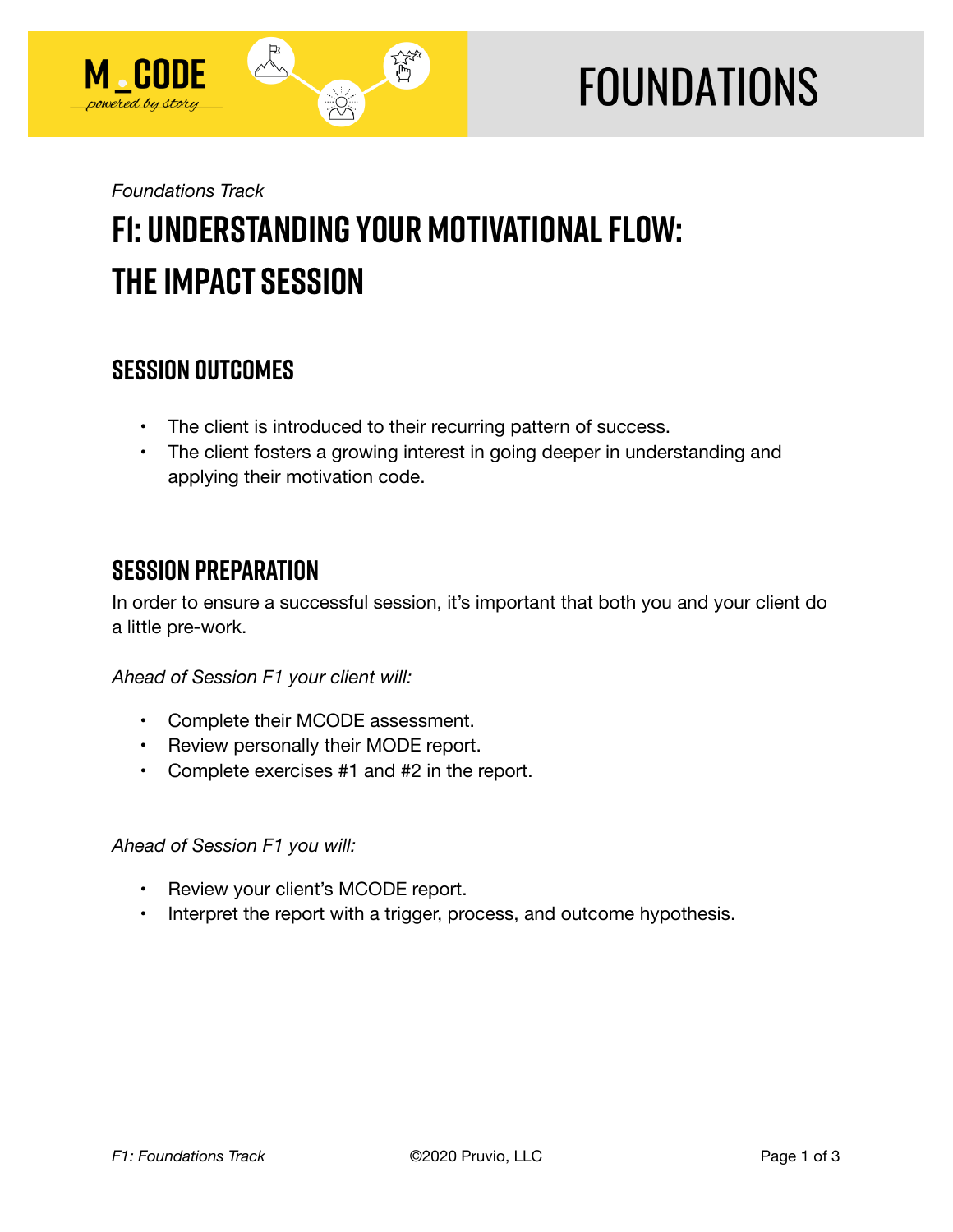## **Communication**

One week ahead of the appointment send an email message similar to this to your client:

*Greetings \_\_\_\_\_\_\_\_,* 

*I'm looking forward to launching our first MCODE Foundational Coaching session with you. Our initial coaching session is scheduled on \_\_\_\_\_\_ at \_\_\_\_\_\_ [via Zoom (the link is here) or face to face at (address).* 

*I've sent to you as well an MCODE Coaching onboarding packet Please take time to fill out these documents and send them back to me prior to our session. If you have questions do feel free to reach out.* 

*Our focus for the first session (F1) will be our MCODE Impact Session. We'll be looking in depth at your MCODE Report and highlighting the "big idea" that continually drives your success.* 

*To gain the most from Session F1 I suggest you work through the following preparations:*

- 1. *Personally review the MCODE Report. Jot down insights and questions as you go.*
- *2. Review the three achievement stories you drafted; they are recorded in your MCODE report. The patterns embedded in these successes are going to provide a template for all our future work together.*
- 3. *Complete exercises #1 and #2 in the Report. These will be foundational for our first session.*

*I look forward to our time together.* 

*Sincerely,* 

*\_\_\_\_\_\_\_\_\_\_\_\_\_\_\_\_\_\_\_\_\_\_\_\_\_\_ Certified MCODE Practitioner*